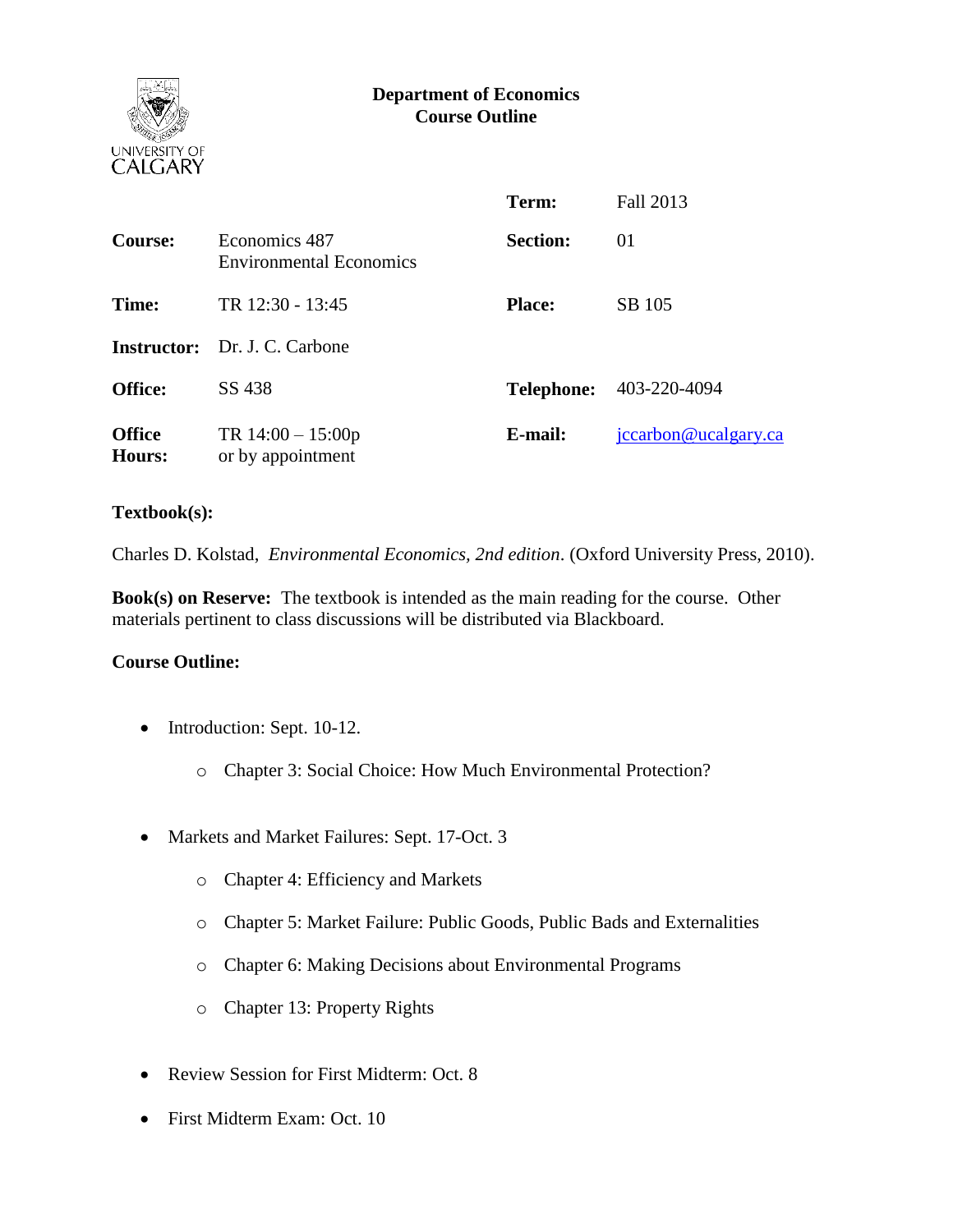- Valuing the Environment: Oct. 15-31
	- o Chapter 7: Demand for Environmental Goods
	- o Chapter 8: Hedonic Price Methods
	- o Chapter 9: Household Production
	- o Chapter 10: Constructed Markets
- Review Session for Second Midterm Exam: Oct. 31
- Second Midterm Exam: Nov. 5
- Regulating Pollution: Nov. 7-21
	- o Chapter 11: Regulating Pollution
	- o Chapter 12: Emissions Fees and Prices.
	- o Chapter 15: Regulation with Unknown Control Costs
	- o Chapter 16: Audits, Enforcement and Moral Hazard
- Class Presentations: Nov. 26-Dec. 5

### **Grade Determination and Final Examination Details:**

| <b>Class Participation</b>      | 5%  |
|---------------------------------|-----|
| <b>Review Questions</b>         | 10% |
| <b>Class Presentation/Essay</b> | 15% |
| <b>First Midterm Exam</b>       | 20% |
| <b>Second Midterm Exam</b>      | 20% |
| <b>Final Exam</b>               | 30% |

There will be two in-class midterm exams. The exams will be graded on a numerical basis. Prior to each exam I will distribute a set of review questions. You will hand in a written copy of your answers to these questions prior to the review session held before each exam. You will receive a grade of "check minus", "check" or "check plus" on these assignments. At the end of the term, you will identify an environmental policy problem of your own choosing and write a short (5 page) essay on the topic and present the findings of your analysis to the class in a short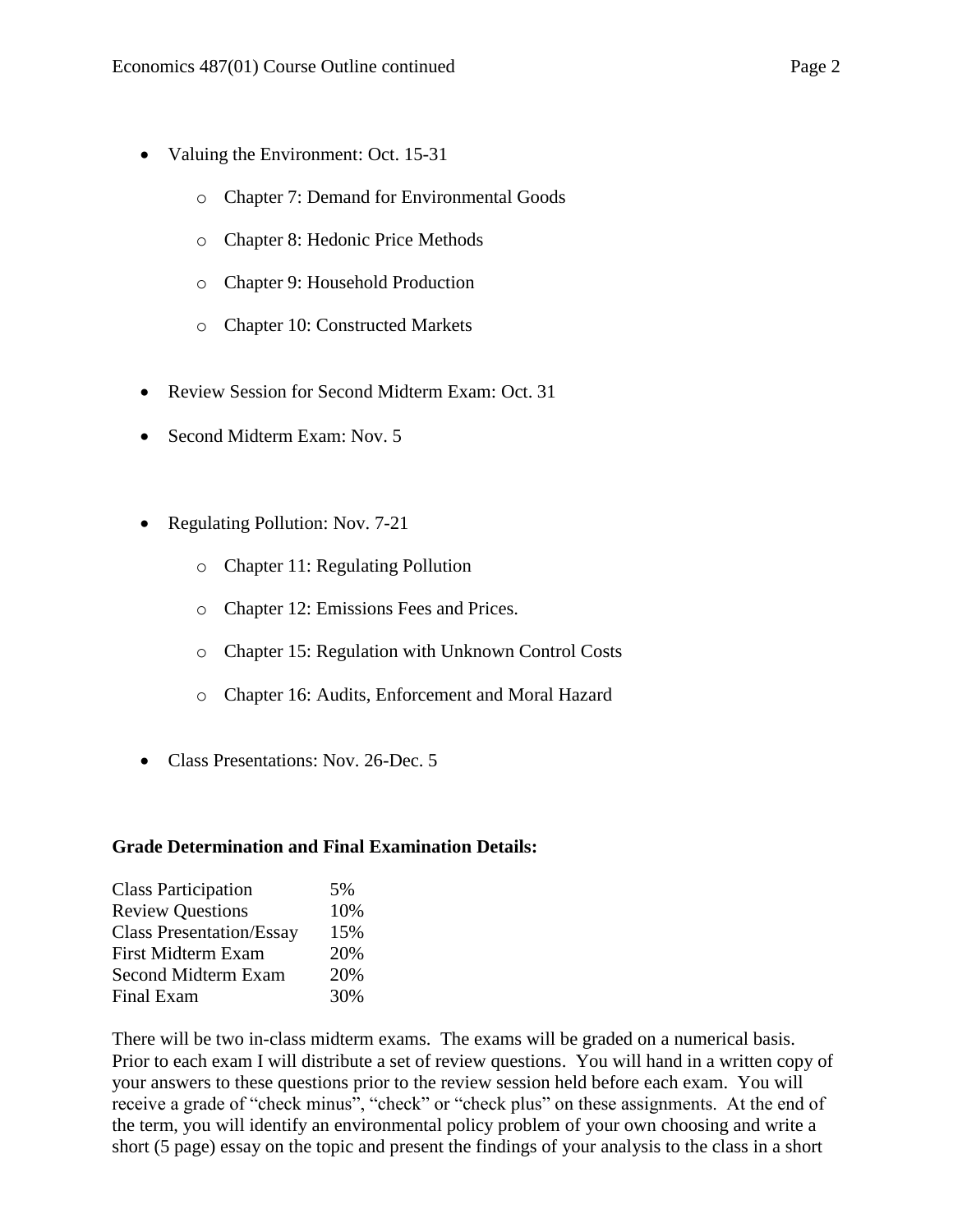(15 min) presentation. The details of this assignment will be handed out during class near the beginning of the term.

A two hour final examination to be held in a classroom will be comprehensive and scheduled by the Registrar's Office.

Tests and final exams are marked on a numerical (percentage) basis, and then converted to letter grades. The course grade is then calculated using the weights indicated above. As a guide to determining standing, these letter grade equivalences will apply:

| $A+ 95-100$   | $B = 73 - 76$ | $C-60-62$    |
|---------------|---------------|--------------|
| A $85-94$     | $B - 70 - 72$ | $D+ 56 - 59$ |
| $A - 80 - 84$ | $C+ 67-69$    | D $50 - 55$  |
| $B+ 77-79$    | C $63 - 66$   | $F = 0 - 49$ |

A passing grade on any particular component of the course is not required for a student to pass the course as a whole.

Any student who finds it necessary to miss a midterm exam must notify the instructor in advance (if possible) and produce a valid medical certificate (or other required documentation) in order to have a make-up examination. Deferred examinations will not be given *except in cases of extreme personal emergencies*. Also, examinations will not be given *before* the indicated dates.

Non-programmable calculators WILL be allowed during the writing of tests or final examinations.

There will be a Registrar scheduled final examination, lasting 2 hours.

Tests and exams will not involve multiple choice questions.

Students' Union Vice-President Academic: Emily Macphail Phone: 220-3911 E-mail [suvpaca@ucalgary.ca](mailto:subpaca@ucalgary.ca)

Students' Union Faculty Representative (Arts) Phone: 220-3913 Office: MSC 251 E-mail [arts1@su.ucalgary.ca](mailto:arts1@su.ucalgary.ca) [arts2@su.ucalgary.ca,](mailto:arts2@su.ucalgary.ca) [arts3@su.ucalgary.ca,](mailto:arts3@su.ucalgary.ca) [arts4@su.ucalgary.ca](mailto:arts4@su.ucalgary.ca)

Society of Undergraduates in Economics (S.U.E.): [www.ucalgary.ca/sue](http://www.fp.ucalgary.ca/econ)

Society of Undergraduates in Economics is a student run organization whose main purpose is to assist undergraduate economics students succeed both academically and socially at the University of Calgary. Services include access to the exam bank, career partnerships with the Career Centre through hosting industry nights and information sessions, recognizing